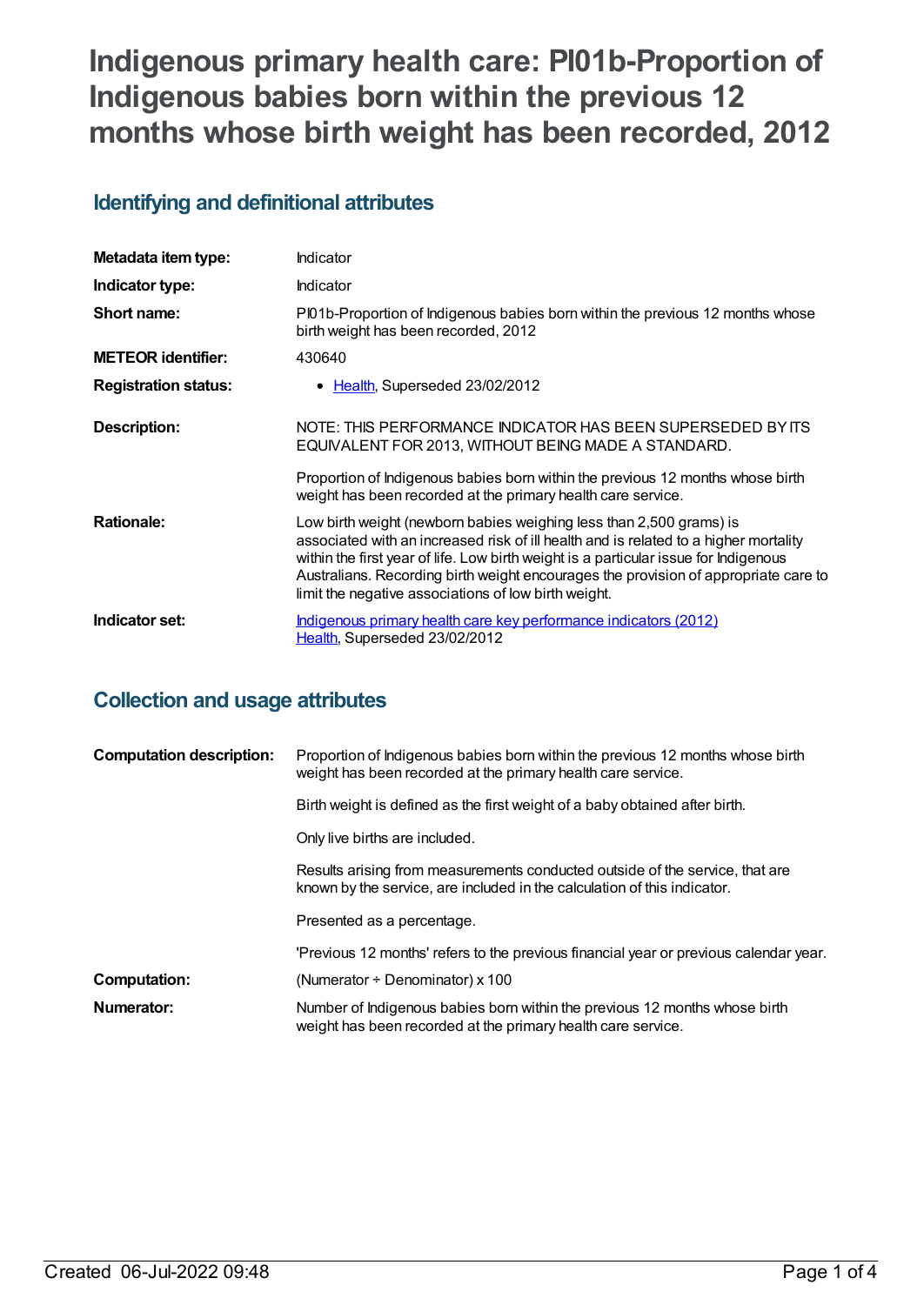[Birth—birth](https://meteor.aihw.gov.au/content/269949) status, code N

**Data Source**

[Indigenous](https://meteor.aihw.gov.au/content/430643) primary health care data collection

**NMDS / DSS**

[Indigenous](https://meteor.aihw.gov.au/content/430629) primary health care DSS 2012-14

**Guide for use**

Only live births are included.

### **Data Element / Data Set**

[Person—Indigenous](https://meteor.aihw.gov.au/content/291036) status, code N

**Data Source**

[Indigenous](https://meteor.aihw.gov.au/content/430643) primary health care data collection

**NMDS / DSS**

[Indigenous](https://meteor.aihw.gov.au/content/430629) primary health care DSS 2012-14

**Guide for use**

The baby is considered Indigenous if one or both parents identify as Indigenous.

### **Data Element / Data Set**

[Person—birth](https://meteor.aihw.gov.au/content/441701) weight recorded indicator, yes/no code N

**Data Source**

[Indigenous](https://meteor.aihw.gov.au/content/430643) primary health care data collection

**NMDS / DSS**

[Indigenous](https://meteor.aihw.gov.au/content/430629) primary health care DSS 2012-14

**Denominator:** Total number of Indigenous babies born within the previous 12 months who had a medical record at the primary health care service.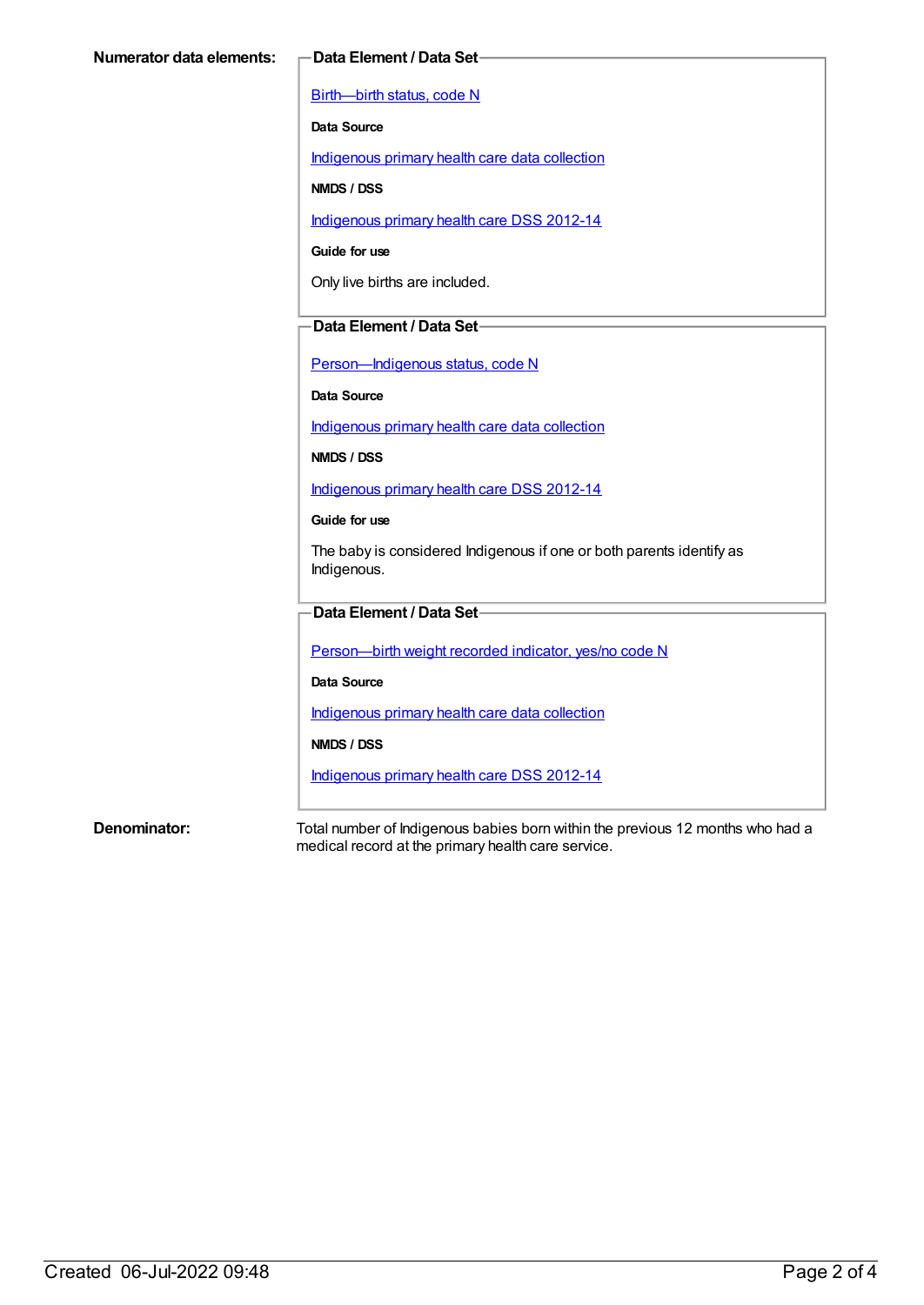| Denominator data<br>elements: | Data Element / Data Set-                                                            |
|-------------------------------|-------------------------------------------------------------------------------------|
|                               | Birth-birth status, code N                                                          |
|                               | Data Source                                                                         |
|                               | Indigenous primary health care data collection                                      |
|                               | NMDS / DSS                                                                          |
|                               | Indigenous primary health care DSS 2012-14                                          |
|                               | Guide for use                                                                       |
|                               | Only live births are included.                                                      |
|                               |                                                                                     |
|                               | <b>Data Element / Data Set-</b>                                                     |
|                               | Person-Indigenous status, code N                                                    |
|                               | <b>Data Source</b>                                                                  |
|                               | Indigenous primary health care data collection                                      |
|                               | NMDS / DSS                                                                          |
|                               | Indigenous primary health care DSS 2012-14                                          |
|                               | Guide for use                                                                       |
|                               | The baby is considered Indigenous if one or both parents identify as<br>Indigenous. |

### **Representational attributes**

| <b>Representation class:</b> | Percentage |
|------------------------------|------------|
| Data type:                   | Real       |
| Unit of measure:             | Person     |

**Indicator conceptual framework**

| <b>Framework and</b> | <b>Health Conditions</b> |
|----------------------|--------------------------|
| dimensions:          |                          |

### **Data source attributes**

| Data sources: |
|---------------|
|               |

### **Data sources: Data Source**

[Indigenous](https://meteor.aihw.gov.au/content/430643) primary health care data collection

- **Frequency**
- 6 monthly
- **Data custodian**

Australian Institute of Health and Welfare.

### **Source and reference attributes**

**Submitting organisation:** Australian Institute of Health and Welfare (AIHW)

Department of Health and Ageing (DoHA)